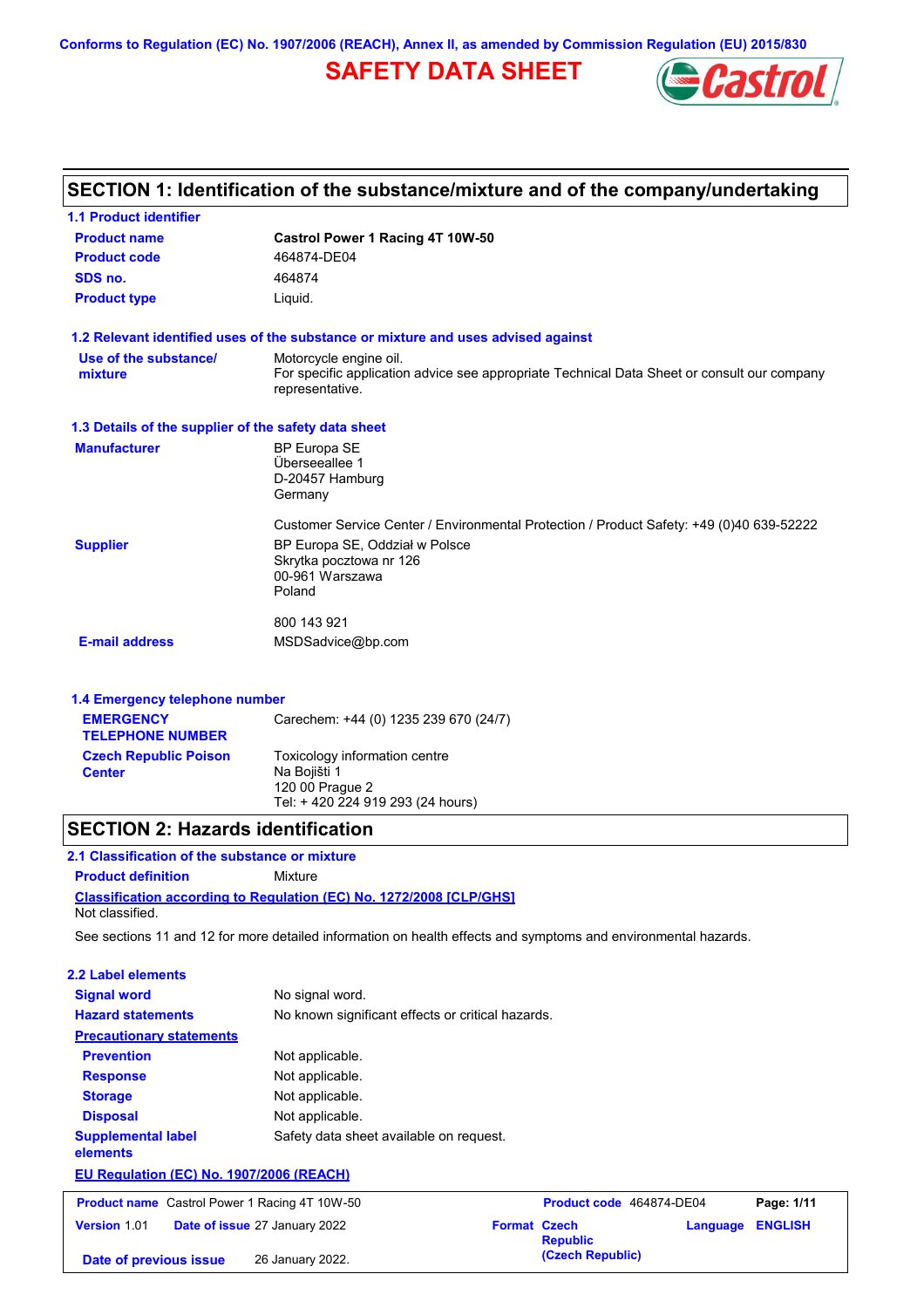# **SECTION 2: Hazards identification**

| <b>Annex XVII - Restrictions</b><br>on the manufacture.<br>placing on the market<br>and use of certain<br>dangerous substances,<br>mixtures and articles | Not applicable.                                                                                                                                                                                                                 |
|----------------------------------------------------------------------------------------------------------------------------------------------------------|---------------------------------------------------------------------------------------------------------------------------------------------------------------------------------------------------------------------------------|
| <b>Special packaging requirements</b>                                                                                                                    |                                                                                                                                                                                                                                 |
| <b>Containers to be fitted</b><br>with child-resistant<br>fastenings                                                                                     | Not applicable.                                                                                                                                                                                                                 |
| <b>Tactile warning of danger</b>                                                                                                                         | Not applicable.                                                                                                                                                                                                                 |
| 2.3 Other hazards                                                                                                                                        |                                                                                                                                                                                                                                 |
| <b>Results of PBT and vPvB</b><br>assessment                                                                                                             | Product does not meet the criteria for PBT or vPvB according to Regulation (EC) No. 1907/2006,<br>Annex XIII.                                                                                                                   |
| <b>Product meets the criteria</b><br>for PBT or vPvB according<br>to Regulation (EC) No.<br>1907/2006, Annex XIII                                        | This mixture does not contain any substances that are assessed to be a PBT or a vPvB.                                                                                                                                           |
| Other hazards which do<br>not result in classification                                                                                                   | Defatting to the skin.<br><b>USED ENGINE OILS</b><br>Used engine oil may contain hazardous components which have the potential to cause skin<br>cancer.<br>See Toxicological Information, section 11 of this Safety Data Sheet. |

# **SECTION 3: Composition/information on ingredients**

**Mixture** 

### **3.2 Mixtures**

**Product definition**

Highly refined base oil (IP 346 DMSO extract < 3%). Proprietary performance additives.

| <b>Product/ingredient</b><br>name                             | <b>Identifiers</b>                                                                     | $\%$      | <b>Regulation (EC) No.</b><br>1272/2008 [CLP] | <b>Type</b> |
|---------------------------------------------------------------|----------------------------------------------------------------------------------------|-----------|-----------------------------------------------|-------------|
| Distillates (petroleum), hydrotreated<br>heavy paraffinic     | REACH #: 01-2119484627-25<br>EC: $265-157-1$<br>CAS: 64742-54-7<br>Index: 649-467-00-8 | 275 - ≤90 | Not classified.                               | $[2]$       |
| Distillates (petroleum), solvent-<br>dewaxed heavy paraffinic | REACH #: 01-2119471299-27<br>EC: $265-169-7$<br>CAS: 64742-65-0<br>Index: 649-474-00-6 | ≤10       | Not classified.                               | $[2]$       |
| Distillates (petroleum), hydrotreated<br>heavy paraffinic     | REACH #: 01-2119484627-25<br>EC: 265-157-1<br>CAS: 64742-54-7<br>Index: 649-467-00-8   | ≤5        | Asp. Tox. 1, H304                             | [1] [2]     |

**See Section 16 for the full text of the H statements declared above.**

**Type** 

[1] Substance classified with a health or environmental hazard

[2] Substance with a workplace exposure limit

[3] Substance meets the criteria for PBT according to Regulation (EC) No. 1907/2006, Annex XIII

[4] Substance meets the criteria for vPvB according to Regulation (EC) No. 1907/2006, Annex XIII

[5] Substance of equivalent concern

[6] Additional disclosure due to company policy

Occupational exposure limits, if available, are listed in Section 8.

# **SECTION 4: First aid measures**

### **4.1 Description of first aid measures**

### **Eye contact**

In case of contact, immediately flush eyes with plenty of water for at least 15 minutes. Eyelids should be held away from the eyeball to ensure thorough rinsing. Check for and remove any contact lenses. Get medical attention.

| <b>Product name</b> Castrol Power 1 Racing 4T 10W-50 |                                      | Product code 464874-DE04 |                  | Page: 2/11       |  |
|------------------------------------------------------|--------------------------------------|--------------------------|------------------|------------------|--|
| <b>Version 1.01</b>                                  | <b>Date of issue 27 January 2022</b> | <b>Format Czech</b>      | <b>Republic</b>  | Language ENGLISH |  |
| Date of previous issue                               | 26 January 2022.                     |                          | (Czech Republic) |                  |  |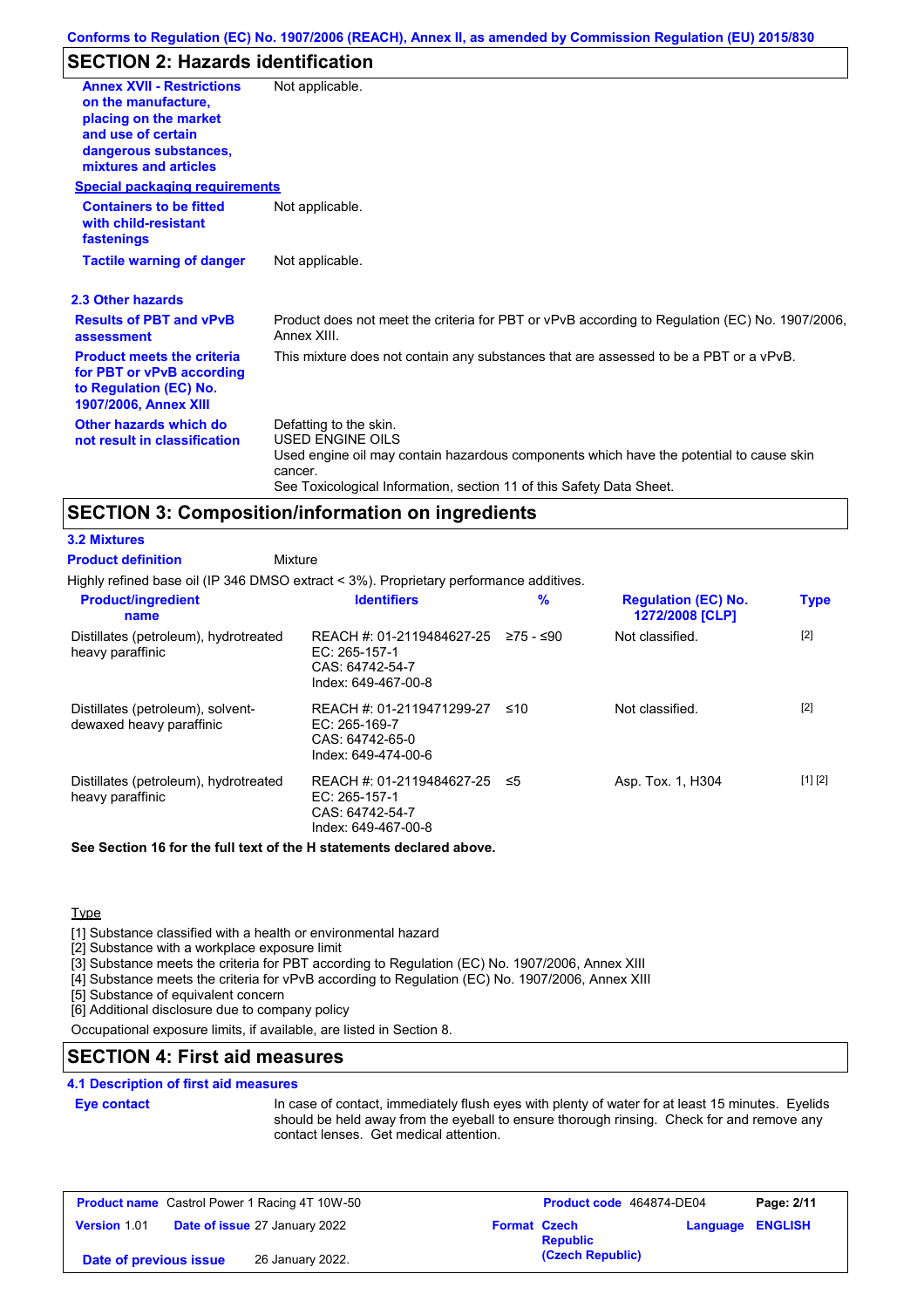## **Conforms to Regulation (EC) No. 1907/2006 (REACH), Annex II, as amended by Commission Regulation (EU) 2015/830**

# **SECTION 4: First aid measures**

| <b>Skin contact</b>               | Wash skin thoroughly with soap and water or use recognised skin cleanser. Remove<br>contaminated clothing and shoes. Wash clothing before reuse. Clean shoes thoroughly before<br>reuse. Get medical attention if irritation develops. |
|-----------------------------------|----------------------------------------------------------------------------------------------------------------------------------------------------------------------------------------------------------------------------------------|
| <b>Inhalation</b>                 | If inhaled, remove to fresh air. Get medical attention if symptoms occur.                                                                                                                                                              |
| <b>Ingestion</b>                  | Do not induce vomiting unless directed to do so by medical personnel. Get medical attention if<br>symptoms occur.                                                                                                                      |
| <b>Protection of first-aiders</b> | No action shall be taken involving any personal risk or without suitable training.                                                                                                                                                     |

### **4.2 Most important symptoms and effects, both acute and delayed**

See Section 11 for more detailed information on health effects and symptoms.

| <b>Potential acute health effects</b> |                                                                                                                   |
|---------------------------------------|-------------------------------------------------------------------------------------------------------------------|
| <b>Inhalation</b>                     | Vapour inhalation under ambient conditions is not normally a problem due to low vapour<br>pressure.               |
| <b>Ingestion</b>                      | No known significant effects or critical hazards.                                                                 |
| <b>Skin contact</b>                   | Defatting to the skin. May cause skin dryness and irritation.                                                     |
| Eye contact                           | No known significant effects or critical hazards.                                                                 |
|                                       | Delayed and immediate effects as well as chronic effects from short and long-term exposure                        |
| <b>Inhalation</b>                     | Overexposure to the inhalation of airborne droplets or aerosols may cause irritation of the<br>respiratory tract. |
| <b>Ingestion</b>                      | Ingestion of large quantities may cause nausea and diarrhoea.                                                     |
| <b>Skin contact</b>                   | Prolonged or repeated contact can defat the skin and lead to irritation and/or dermatitis.                        |
| <b>Eye contact</b>                    | Potential risk of transient stinging or redness if accidental eye contact occurs.                                 |

### **4.3 Indication of any immediate medical attention and special treatment needed**

| <b>CECTION E. Eirofiabting moneures</b>                                                                        |  |
|----------------------------------------------------------------------------------------------------------------|--|
| <b>Notes to physician</b><br>Treatment should in general be symptomatic and directed to relieving any effects. |  |

# **SECTION 5: Firefighting measures**

| 5.1 Extinguishing media                                   |                                                                                                                                                                                                                                                                                                                                                                   |
|-----------------------------------------------------------|-------------------------------------------------------------------------------------------------------------------------------------------------------------------------------------------------------------------------------------------------------------------------------------------------------------------------------------------------------------------|
| <b>Suitable extinguishing</b><br>media                    | In case of fire, use foam, dry chemical or carbon dioxide extinguisher or spray.                                                                                                                                                                                                                                                                                  |
| <b>Unsuitable extinguishing</b><br>media                  | Do not use water jet. The use of a water jet may cause the fire to spread by splashing the<br>burning product.                                                                                                                                                                                                                                                    |
| 5.2 Special hazards arising from the substance or mixture |                                                                                                                                                                                                                                                                                                                                                                   |
| <b>Hazards from the</b><br>substance or mixture           | In a fire or if heated, a pressure increase will occur and the container may burst.                                                                                                                                                                                                                                                                               |
| <b>Hazardous combustion</b><br>products                   | Combustion products may include the following:<br>carbon oxides $(CO, CO2)$ (carbon monoxide, carbon dioxide)                                                                                                                                                                                                                                                     |
| 5.3 Advice for firefighters                               |                                                                                                                                                                                                                                                                                                                                                                   |
| <b>Special precautions for</b><br>fire-fighters           | No action shall be taken involving any personal risk or without suitable training. Promptly<br>isolate the scene by removing all persons from the vicinity of the incident if there is a fire.                                                                                                                                                                    |
| <b>Special protective</b><br>equipment for fire-fighters  | Fire-fighters should wear appropriate protective equipment and self-contained breathing<br>apparatus (SCBA) with a full face-piece operated in positive pressure mode. Clothing for fire-<br>fighters (including helmets, protective boots and gloves) conforming to European standard EN<br>469 will provide a basic level of protection for chemical incidents. |

## **SECTION 6: Accidental release measures**

|                                | 6.1 Personal precautions, protective equipment and emergency procedures                                                                                                                                                                                                                                                             |
|--------------------------------|-------------------------------------------------------------------------------------------------------------------------------------------------------------------------------------------------------------------------------------------------------------------------------------------------------------------------------------|
| For non-emergency<br>personnel | No action shall be taken involving any personal risk or without suitable training. Evacuate<br>surrounding areas. Keep unnecessary and unprotected personnel from entering. Do not touch<br>or walk through spilt material. Floors may be slippery; use care to avoid falling. Put on<br>appropriate personal protective equipment. |
| For emergency responders       | If specialised clothing is required to deal with the spillage, take note of any information in<br>Section 8 on suitable and unsuitable materials. See also the information in "For non-<br>emergency personnel".                                                                                                                    |

| <b>Product name</b> Castrol Power 1 Racing 4T 10W-50 |                                      | <b>Product code</b> 464874-DE04 |                  | Page: 3/11       |  |
|------------------------------------------------------|--------------------------------------|---------------------------------|------------------|------------------|--|
| Version 1.01                                         | <b>Date of issue 27 January 2022</b> | <b>Format Czech</b>             | <b>Republic</b>  | Language ENGLISH |  |
| Date of previous issue                               | 26 January 2022.                     |                                 | (Czech Republic) |                  |  |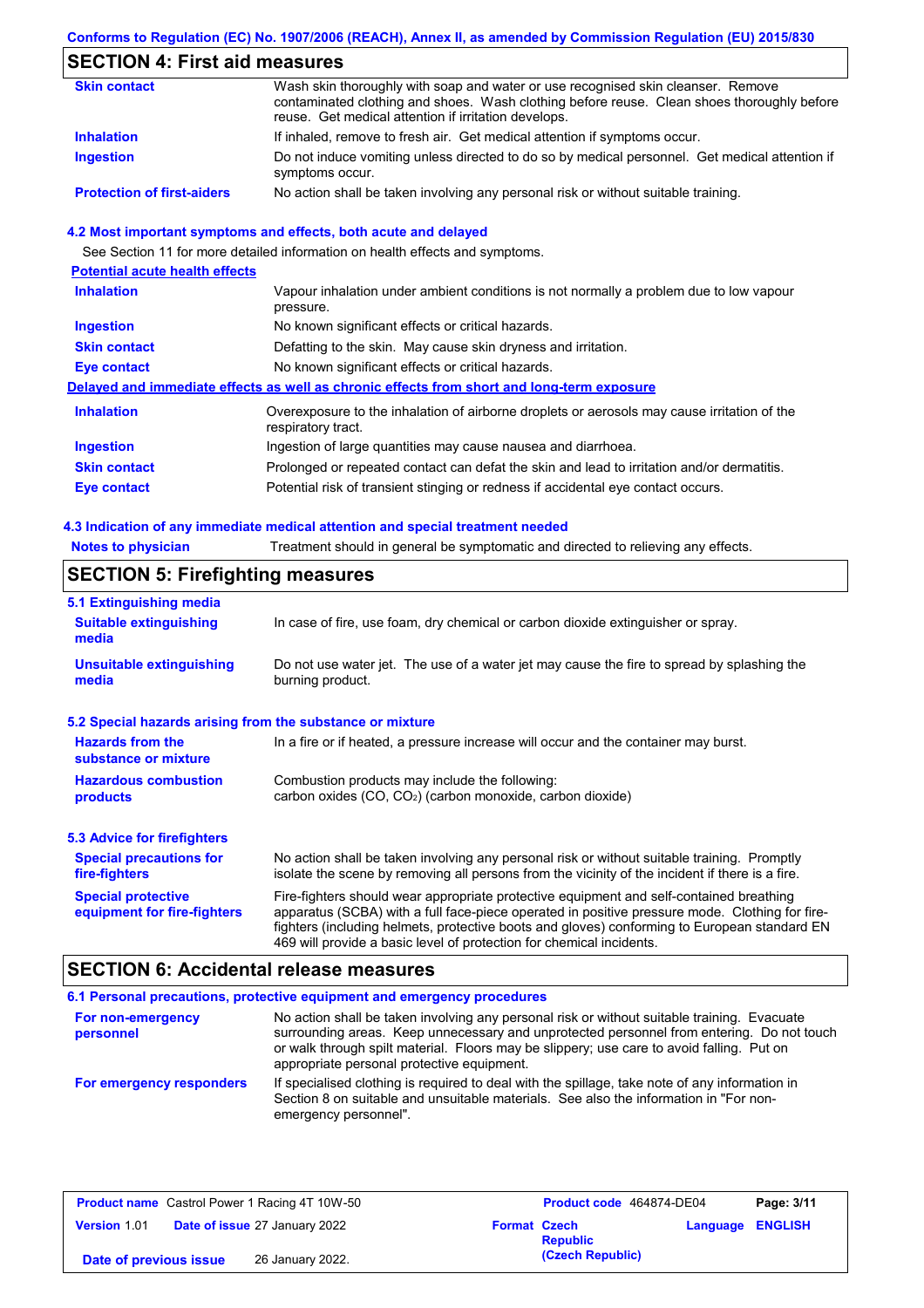# **SECTION 6: Accidental release measures**

| <b>6.2 Environmental</b><br>precautions   | Avoid dispersal of spilt material and runoff and contact with soil, waterways, drains and sewers.<br>Inform the relevant authorities if the product has caused environmental pollution (sewers,<br>waterways, soil or air).                                                                                                                                                                    |
|-------------------------------------------|------------------------------------------------------------------------------------------------------------------------------------------------------------------------------------------------------------------------------------------------------------------------------------------------------------------------------------------------------------------------------------------------|
|                                           | 6.3 Methods and material for containment and cleaning up                                                                                                                                                                                                                                                                                                                                       |
| <b>Small spill</b>                        | Stop leak if without risk. Move containers from spill area. Absorb with an inert material and<br>place in an appropriate waste disposal container. Dispose of via a licensed waste disposal<br>contractor.                                                                                                                                                                                     |
| <b>Large spill</b>                        | Stop leak if without risk. Move containers from spill area. Prevent entry into sewers, water<br>courses, basements or confined areas. Contain and collect spillage with non-combustible,<br>absorbent material e.g. sand, earth, vermiculite or diatomaceous earth and place in container<br>for disposal according to local regulations. Dispose of via a licensed waste disposal contractor. |
| 6.4 Reference to other<br><b>sections</b> | See Section 1 for emergency contact information.<br>See Section 5 for firefighting measures.<br>See Section 8 for information on appropriate personal protective equipment.<br>See Section 12 for environmental precautions.<br>See Section 13 for additional waste treatment information.                                                                                                     |

# **SECTION 7: Handling and storage**

| 7.1 Precautions for safe handling                                             |                                                                                                                                                                                                                                                                                                                                                                                                                                                                                          |
|-------------------------------------------------------------------------------|------------------------------------------------------------------------------------------------------------------------------------------------------------------------------------------------------------------------------------------------------------------------------------------------------------------------------------------------------------------------------------------------------------------------------------------------------------------------------------------|
| <b>Protective measures</b>                                                    | Put on appropriate personal protective equipment.                                                                                                                                                                                                                                                                                                                                                                                                                                        |
| <b>Advice on general</b><br>occupational hygiene                              | Eating, drinking and smoking should be prohibited in areas where this material is handled,<br>stored and processed. Wash thoroughly after handling. Remove contaminated clothing and<br>protective equipment before entering eating areas. See also Section 8 for additional<br>information on hygiene measures.                                                                                                                                                                         |
| <b>7.2 Conditions for safe</b><br>storage, including any<br>incompatibilities | Store in accordance with local requlations. Store in a dry, cool and well-ventilated area, away<br>from incompatible materials (see Section 10). Keep away from heat and direct sunlight. Keep<br>container tightly closed and sealed until ready for use. Containers that have been opened must<br>be carefully resealed and kept upright to prevent leakage. Store and use only in equipment/<br>containers designed for use with this product. Do not store in unlabelled containers. |
| <b>Not suitable</b>                                                           | Prolonged exposure to elevated temperature                                                                                                                                                                                                                                                                                                                                                                                                                                               |
| 7.3 Specific end use(s)                                                       |                                                                                                                                                                                                                                                                                                                                                                                                                                                                                          |

**Recommendations**

See section 1.2 and Exposure scenarios in annex, if applicable.

## **SECTION 8: Exposure controls/personal protection**

### **8.1 Control parameters**

| <b>Occupational exposure limits</b>                          |                                                                                                                                                                                                                                 |
|--------------------------------------------------------------|---------------------------------------------------------------------------------------------------------------------------------------------------------------------------------------------------------------------------------|
| <b>Product/ingredient name</b>                               | <b>Exposure limit values</b>                                                                                                                                                                                                    |
| Distillates (petroleum), hydrotreated heavy paraffinic       | Government regulation of Czech Republic PEL/NPK-P (Czech<br>Republic).<br>TWA: 5 mg/m <sup>3</sup> 8 hours. Issued/Revised: 1/2003 Form: Aerosol<br>STEL: 10 mg/m <sup>3</sup> 15 minutes. Issued/Revised: 1/2003 Form: Aerosol |
| Distillates (petroleum), solvent-dewaxed heavy<br>paraffinic | Government regulation of Czech Republic PEL/NPK-P (Czech<br>Republic).<br>TWA: 5 mg/m <sup>3</sup> 8 hours. Issued/Revised: 1/2003 Form: Aerosol<br>STEL: 10 mg/m <sup>3</sup> 15 minutes. Issued/Revised: 1/2003 Form: Aerosol |
| Distillates (petroleum), hydrotreated heavy paraffinic       | Government regulation of Czech Republic PEL/NPK-P (Czech<br>Republic).<br>TWA: 5 mg/m <sup>3</sup> 8 hours. Issued/Revised: 1/2003 Form: Aerosol<br>STEL: 10 mg/m <sup>3</sup> 15 minutes. Issued/Revised: 1/2003 Form: Aerosol |

Whilst specific OELs for certain components may be shown in this section, other components may be present in any mist, vapour or dust produced. Therefore, the specific OELs may not be applicable to the product as a whole and are provided for guidance only.

| <b>Product name</b> Castrol Power 1 Racing 4T 10W-50 |                               |                     | Product code 464874-DE04 |                         | Page: 4/11 |
|------------------------------------------------------|-------------------------------|---------------------|--------------------------|-------------------------|------------|
| <b>Version 1.01</b>                                  | Date of issue 27 January 2022 | <b>Format Czech</b> | <b>Republic</b>          | <b>Language ENGLISH</b> |            |
| Date of previous issue                               | 26 January 2022.              |                     | (Czech Republic)         |                         |            |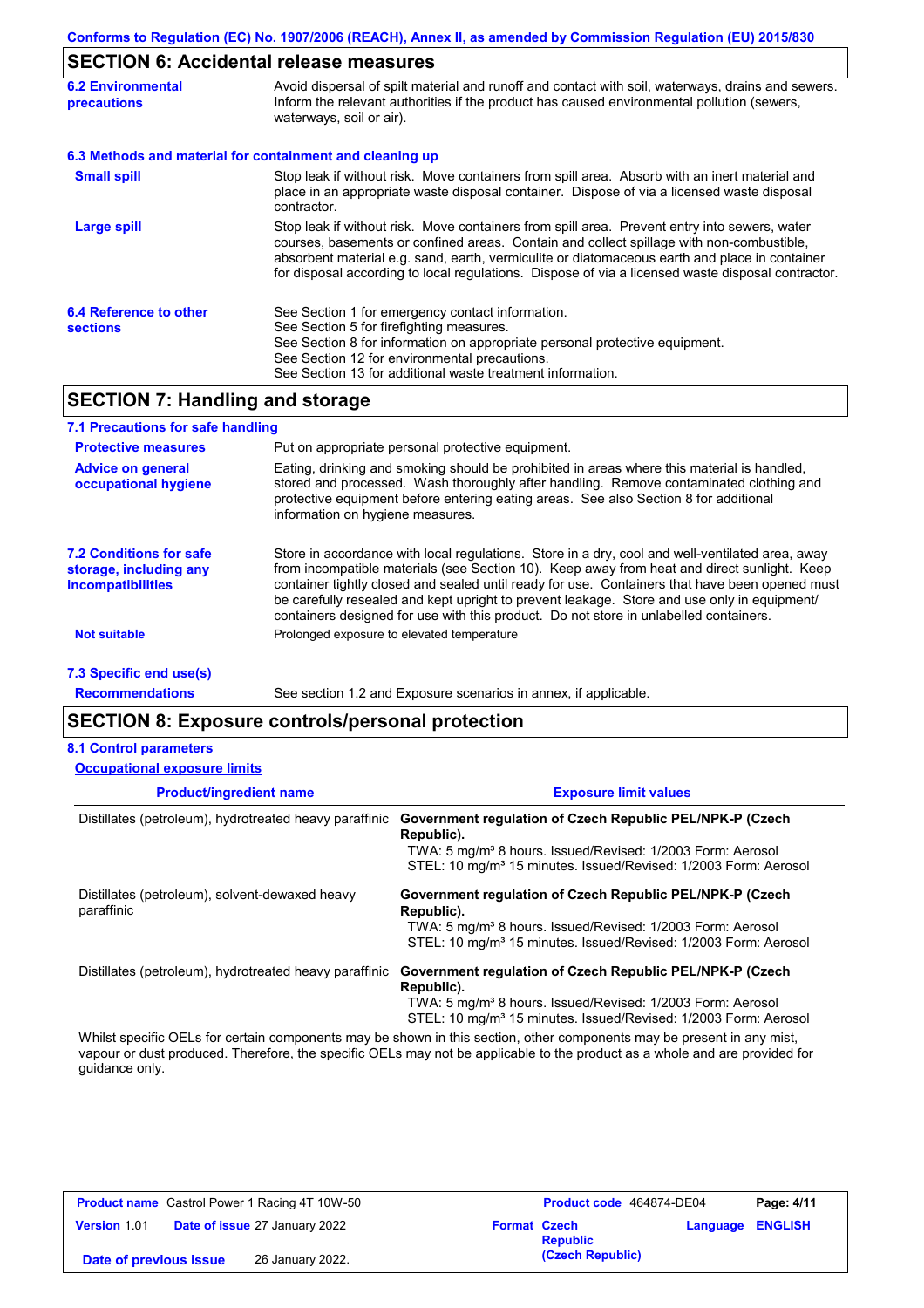# **SECTION 8: Exposure controls/personal protection**

| <b>Recommended monitoring</b><br>procedures                    |                                                                                                                                                                                                  | If this product contains ingredients with exposure limits, personal, workplace atmosphere or<br>biological monitoring may be required to determine the effectiveness of the ventilation or other<br>control measures and/or the necessity to use respiratory protective equipment. Reference<br>should be made to monitoring standards, such as the following: European Standard EN 689<br>(Workplace atmospheres - Guidance for the assessment of exposure by inhalation to chemical<br>agents for comparison with limit values and measurement strategy) European Standard EN<br>14042 (Workplace atmospheres - Guide for the application and use of procedures for the<br>assessment of exposure to chemical and biological agents) European Standard EN 482<br>(Workplace atmospheres - General requirements for the performance of procedures for the<br>measurement of chemical agents) Reference to national guidance documents for methods for |
|----------------------------------------------------------------|--------------------------------------------------------------------------------------------------------------------------------------------------------------------------------------------------|--------------------------------------------------------------------------------------------------------------------------------------------------------------------------------------------------------------------------------------------------------------------------------------------------------------------------------------------------------------------------------------------------------------------------------------------------------------------------------------------------------------------------------------------------------------------------------------------------------------------------------------------------------------------------------------------------------------------------------------------------------------------------------------------------------------------------------------------------------------------------------------------------------------------------------------------------------|
| <b>Derived No Effect Level</b>                                 | the determination of hazardous substances will also be required.                                                                                                                                 |                                                                                                                                                                                                                                                                                                                                                                                                                                                                                                                                                                                                                                                                                                                                                                                                                                                                                                                                                        |
| No DNELs/DMELs available.                                      |                                                                                                                                                                                                  |                                                                                                                                                                                                                                                                                                                                                                                                                                                                                                                                                                                                                                                                                                                                                                                                                                                                                                                                                        |
| <b>Predicted No Effect Concentration</b><br>No PNECs available |                                                                                                                                                                                                  |                                                                                                                                                                                                                                                                                                                                                                                                                                                                                                                                                                                                                                                                                                                                                                                                                                                                                                                                                        |
| <b>8.2 Exposure controls</b>                                   |                                                                                                                                                                                                  |                                                                                                                                                                                                                                                                                                                                                                                                                                                                                                                                                                                                                                                                                                                                                                                                                                                                                                                                                        |
| <b>Appropriate engineering</b><br><b>controls</b>              | concentrations below their respective occupational exposure limits.<br>kept in good condition and properly maintained.<br>ensure that all items of personal protective equipment are compatible. | Provide exhaust ventilation or other engineering controls to keep the relevant airborne<br>All activities involving chemicals should be assessed for their risks to health, to ensure<br>exposures are adequately controlled. Personal protective equipment should only be considered<br>after other forms of control measures (e.g. engineering controls) have been suitably evaluated.<br>Personal protective equipment should conform to appropriate standards, be suitable for use, be<br>Your supplier of personal protective equipment should be consulted for advice on selection and<br>appropriate standards. For further information contact your national organisation for standards.<br>The final choice of protective equipment will depend upon a risk assessment. It is important to                                                                                                                                                    |
| <b>Individual protection measures</b>                          |                                                                                                                                                                                                  |                                                                                                                                                                                                                                                                                                                                                                                                                                                                                                                                                                                                                                                                                                                                                                                                                                                                                                                                                        |
| <b>Hygiene measures</b>                                        | stations and safety showers are close to the workstation location.                                                                                                                               | Wash hands, forearms and face thoroughly after handling chemical products, before eating,<br>smoking and using the lavatory and at the end of the working period. Ensure that eyewash                                                                                                                                                                                                                                                                                                                                                                                                                                                                                                                                                                                                                                                                                                                                                                  |
| <b>Respiratory protection</b>                                  | In case of insufficient ventilation, wear suitable respiratory equipment.<br>of the working conditions.                                                                                          | The correct choice of respiratory protection depends upon the chemicals being handled, the<br>conditions of work and use, and the condition of the respiratory equipment. Safety procedures<br>should be developed for each intended application. Respiratory protection equipment should<br>therefore be chosen in consultation with the supplier/manufacturer and with a full assessment                                                                                                                                                                                                                                                                                                                                                                                                                                                                                                                                                             |
| <b>Eye/face protection</b><br><b>Skin protection</b>           | Safety glasses with side shields.                                                                                                                                                                |                                                                                                                                                                                                                                                                                                                                                                                                                                                                                                                                                                                                                                                                                                                                                                                                                                                                                                                                                        |
| <b>Hand protection</b>                                         | <b>General Information:</b>                                                                                                                                                                      |                                                                                                                                                                                                                                                                                                                                                                                                                                                                                                                                                                                                                                                                                                                                                                                                                                                                                                                                                        |
|                                                                |                                                                                                                                                                                                  | Because specific work environments and material handling practices vary, safety procedures<br>should be developed for each intended application. The correct choice of protective gloves<br>depends upon the chemicals being handled, and the conditions of work and use. Most gloves<br>provide protection for only a limited time before they must be discarded and replaced (even the<br>best chemically resistant gloves will break down after repeated chemical exposures).<br>Gloves should be chosen in consultation with the supplier / manufacturer and taking account of                                                                                                                                                                                                                                                                                                                                                                     |
|                                                                | a full assessment of the working conditions.                                                                                                                                                     |                                                                                                                                                                                                                                                                                                                                                                                                                                                                                                                                                                                                                                                                                                                                                                                                                                                                                                                                                        |
|                                                                | Recommended: Nitrile gloves.<br><b>Breakthrough time:</b>                                                                                                                                        |                                                                                                                                                                                                                                                                                                                                                                                                                                                                                                                                                                                                                                                                                                                                                                                                                                                                                                                                                        |
|                                                                | Our recommendations on the selection of gloves are as follows:                                                                                                                                   | Breakthrough time data are generated by glove manufacturers under laboratory test conditions<br>and represent how long a glove can be expected to provide effective permeation resistance. It<br>is important when following breakthrough time recommendations that actual workplace<br>conditions are taken into account. Always consult with your glove supplier for up-to-date<br>technical information on breakthrough times for the recommended glove type.                                                                                                                                                                                                                                                                                                                                                                                                                                                                                       |
|                                                                | Continuous contact:                                                                                                                                                                              |                                                                                                                                                                                                                                                                                                                                                                                                                                                                                                                                                                                                                                                                                                                                                                                                                                                                                                                                                        |
|                                                                | can be obtained.                                                                                                                                                                                 | Gloves with a minimum breakthrough time of 240 minutes, or >480 minutes if suitable gloves<br>If suitable gloves are not available to offer that level of protection, gloves with shorter                                                                                                                                                                                                                                                                                                                                                                                                                                                                                                                                                                                                                                                                                                                                                              |
| <b>Product name</b> Castrol Power 1 Racing 4T 10W-50           |                                                                                                                                                                                                  | Product code 464874-DE04<br>Page: 5/11                                                                                                                                                                                                                                                                                                                                                                                                                                                                                                                                                                                                                                                                                                                                                                                                                                                                                                                 |
| <b>Version 1.01</b><br>Date of issue 27 January 2022           |                                                                                                                                                                                                  | <b>Format Czech</b><br><b>ENGLISH</b><br>Language<br><b>Republic</b>                                                                                                                                                                                                                                                                                                                                                                                                                                                                                                                                                                                                                                                                                                                                                                                                                                                                                   |
| Date of previous issue                                         | 26 January 2022.                                                                                                                                                                                 | (Czech Republic)                                                                                                                                                                                                                                                                                                                                                                                                                                                                                                                                                                                                                                                                                                                                                                                                                                                                                                                                       |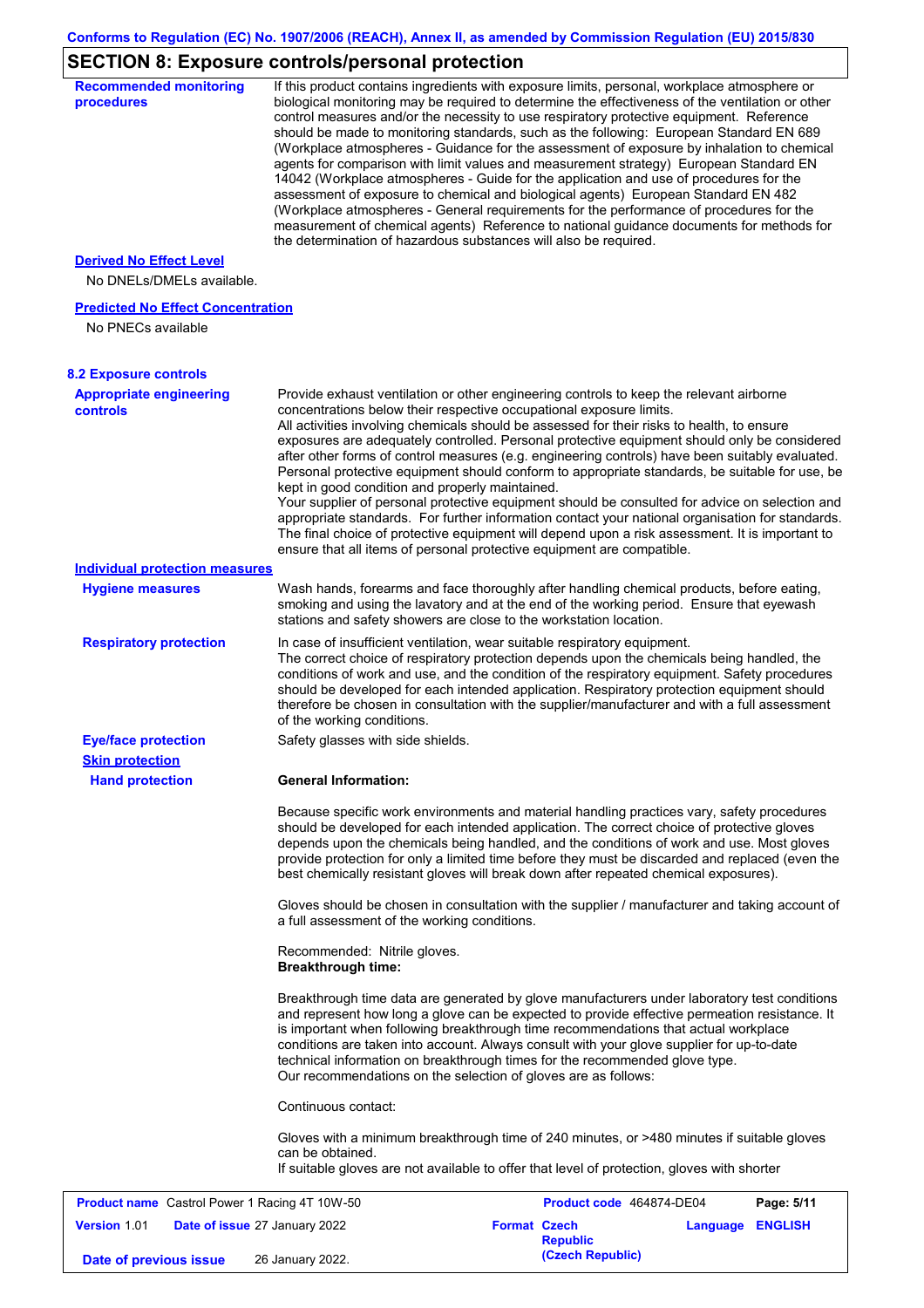## **SECTION 8: Exposure controls/personal protection**

breakthrough times may be acceptable as long as appropriate glove maintenance and replacement regimes are determined and adhered to. Short-term / splash protection: Recommended breakthrough times as above. It is recognised that for short-term, transient exposures, gloves with shorter breakthrough times may commonly be used. Therefore, appropriate maintenance and replacement regimes must be determined and rigorously followed. **Glove Thickness:** For general applications, we recommend gloves with a thickness typically greater than 0.35 mm. It should be emphasised that glove thickness is not necessarily a good predictor of glove resistance to a specific chemical, as the permeation efficiency of the glove will be dependent on the exact composition of the glove material. Therefore, glove selection should also be based on consideration of the task requirements and knowledge of breakthrough times. Glove thickness may also vary depending on the glove manufacturer, the glove type and the glove model. Therefore, the manufacturers' technical data should always be taken into account to ensure selection of the most appropriate glove for the task. Note: Depending on the activity being conducted, gloves of varying thickness may be required for specific tasks. For example: • Thinner gloves (down to 0.1 mm or less) may be required where a high degree of manual dexterity is needed. However, these gloves are only likely to give short duration protection and would normally be just for single use applications, then disposed of. • Thicker gloves (up to 3 mm or more) may be required where there is a mechanical (as well as a chemical) risk i.e. where there is abrasion or puncture potential. Use of protective clothing is good industrial practice. Personal protective equipment for the body should be selected based on the task being performed and the risks involved and should be approved by a specialist before handling this product. Cotton or polyester/cotton overalls will only provide protection against light superficial contamination that will not soak through to the skin. Overalls should be laundered on a regular basis. When the risk of skin exposure is high (e.g. when cleaning up spillages or if there is a risk of splashing) then chemical resistant aprons and/or impervious chemical suits and boots will be required. **Environmental exposure controls** Emissions from ventilation or work process equipment should be checked to ensure they comply with the requirements of environmental protection legislation. In some cases, fume scrubbers, filters or engineering modifications to the process equipment will be necessary to reduce emissions to acceptable levels. **Skin and body Refer to standards:** Respiratory protection: EN 529 Gloves: EN 420, EN 374 Eye protection: EN 166 Filtering half-mask: EN 149 Filtering half-mask with valve: EN 405 Half-mask: EN 140 plus filter Full-face mask: EN 136 plus filter Particulate filters: EN 143 Gas/combined filters: EN 14387

### **SECTION 9: Physical and chemical properties**

The conditions of measurement of all properties are at standard temperature and pressure unless otherwise indicated.

#### **9.1 Information on basic physical and chemical properties**

| <b>Appearance</b>                   |                 |
|-------------------------------------|-----------------|
| <b>Physical state</b>               | Liguid.         |
| <b>Colour</b>                       | Red.            |
| Odour                               | Not available.  |
| <b>Odour threshold</b>              | Not available.  |
| pН                                  | Not applicable. |
| <b>Melting point/freezing point</b> | Not available.  |
|                                     |                 |

|                        | <b>Product name</b> Castrol Power 1 Racing 4T 10W-50 |                     | Product code 464874-DE04 | Page: 6/11              |
|------------------------|------------------------------------------------------|---------------------|--------------------------|-------------------------|
| Version 1.01           | <b>Date of issue 27 January 2022</b>                 | <b>Format Czech</b> | <b>Republic</b>          | <b>Language ENGLISH</b> |
| Date of previous issue | 26 January 2022.                                     |                     | (Czech Republic)         |                         |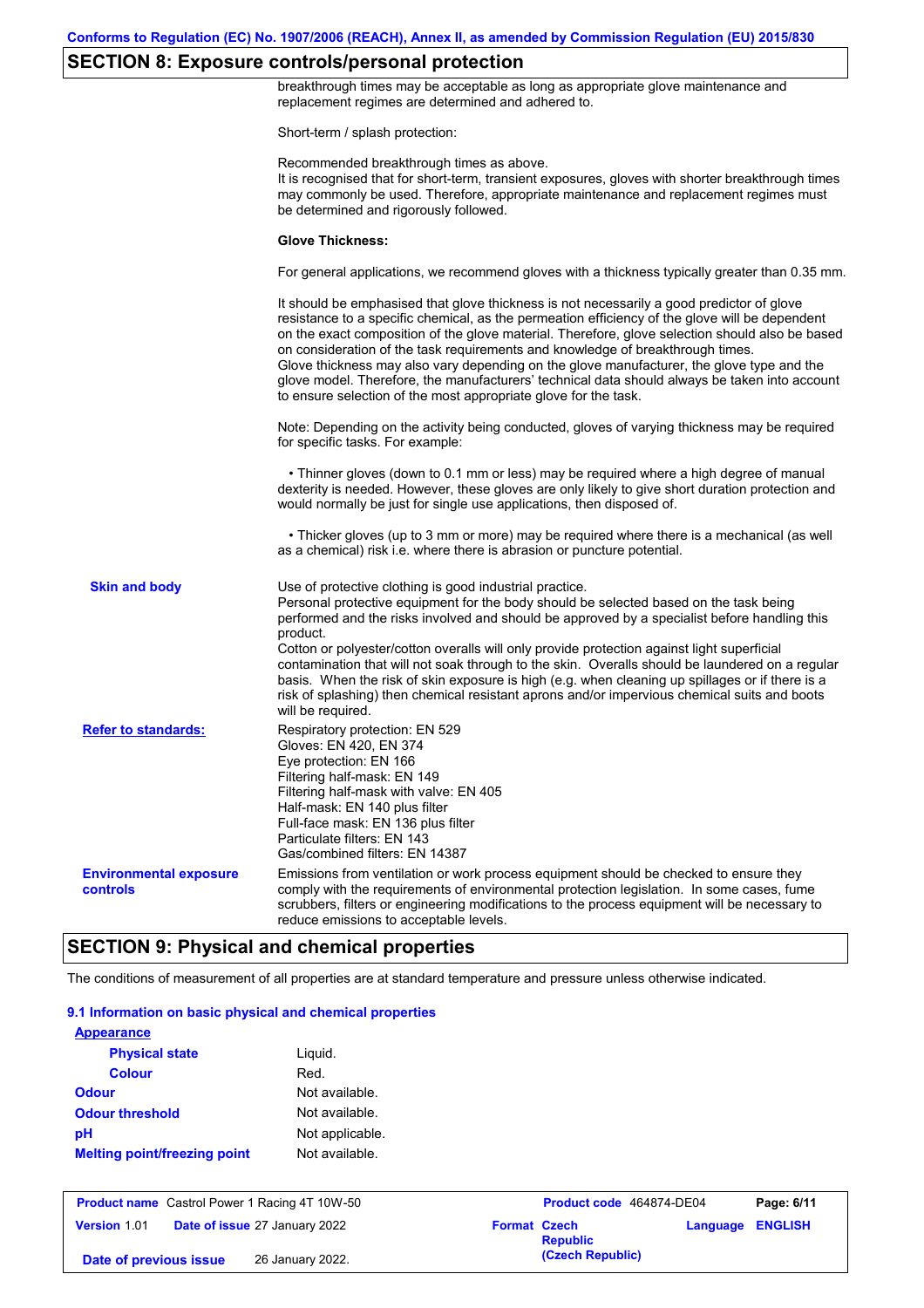# **SECTION 9: Physical and chemical properties**

| Initial boiling point and boiling<br>range      | Not available.                             |
|-------------------------------------------------|--------------------------------------------|
| <b>Pour point</b>                               | -36 $^{\circ}$ C                           |
| <b>Flash point</b>                              | Closed cup: 205°C (401°F) [Pensky-Martens] |
| <b>Evaporation rate</b>                         | Not available.                             |
| <b>Flammability (solid, gas)</b>                | Not available.                             |
| Upper/lower flammability or<br>explosive limits | Not available.                             |

Not available.

|                                                   |                                                                                                                                              |           |         | Vapour Pressure at 20°C |                 |     | Vapour pressure at 50°C |
|---------------------------------------------------|----------------------------------------------------------------------------------------------------------------------------------------------|-----------|---------|-------------------------|-----------------|-----|-------------------------|
|                                                   | <b>Ingredient name</b>                                                                                                                       | mm Hg kPa |         | <b>Method</b>           | mm<br><b>Hg</b> | kPa | <b>Method</b>           |
|                                                   | Distillates (petroleum),<br>hydrotreated heavy<br>paraffinic                                                                                 | < 0.08    | < 0.011 | <b>ASTM D 5191</b>      |                 |     |                         |
|                                                   | Distillates (petroleum),<br>solvent-dewaxed<br>heavy paraffinic                                                                              | < 0.08    | < 0.011 | <b>ASTM D 5191</b>      |                 |     |                         |
|                                                   | Distillates (petroleum),<br>hydrotreated heavy<br>paraffinic                                                                                 | < 0.08    | < 0.011 | <b>ASTM D 5191</b>      |                 |     |                         |
| <b>Vapour density</b>                             | Not available.                                                                                                                               |           |         |                         |                 |     |                         |
| <b>Relative density</b>                           | Not available.                                                                                                                               |           |         |                         |                 |     |                         |
| <b>Density</b>                                    | <1000 kg/m <sup>3</sup> (<1 g/cm <sup>3</sup> ) at 15 <sup>°</sup> C                                                                         |           |         |                         |                 |     |                         |
| <b>Solubility(ies)</b>                            | insoluble in water.                                                                                                                          |           |         |                         |                 |     |                         |
| <b>Partition coefficient: n-octanol/</b><br>water | Not applicable.                                                                                                                              |           |         |                         |                 |     |                         |
| <b>Auto-ignition temperature</b>                  | Not available.                                                                                                                               |           |         |                         |                 |     |                         |
| <b>Decomposition temperature</b>                  | Not available.                                                                                                                               |           |         |                         |                 |     |                         |
| <b>Viscosity</b>                                  | Kinematic: 113.2 mm <sup>2</sup> /s (113.2 cSt) at $40^{\circ}$ C<br>Kinematic: 16.4 to 17.8 mm <sup>2</sup> /s (16.4 to 17.8 cSt) at 100 °C |           |         |                         |                 |     |                         |
| <b>Explosive properties</b>                       | Not available.                                                                                                                               |           |         |                         |                 |     |                         |
| <b>Oxidising properties</b>                       | Not available.                                                                                                                               |           |         |                         |                 |     |                         |
| <b>Particle characteristics</b>                   |                                                                                                                                              |           |         |                         |                 |     |                         |
| <b>Median particle size</b>                       | Not applicable.                                                                                                                              |           |         |                         |                 |     |                         |
| 9.2 Other information                             |                                                                                                                                              |           |         |                         |                 |     |                         |

No additional information.

**Vapour pressure**

# **SECTION 10: Stability and reactivity**

| <b>10.1 Reactivity</b>                            | No specific test data available for this product. Refer to Conditions to avoid and Incompatible<br>materials for additional information.                                |
|---------------------------------------------------|-------------------------------------------------------------------------------------------------------------------------------------------------------------------------|
| <b>10.2 Chemical stability</b>                    | The product is stable.                                                                                                                                                  |
| <b>10.3 Possibility of</b><br>hazardous reactions | Under normal conditions of storage and use, hazardous reactions will not occur.<br>Under normal conditions of storage and use, hazardous polymerisation will not occur. |
| <b>10.4 Conditions to avoid</b>                   | Avoid all possible sources of ignition (spark or flame).                                                                                                                |
| 10.5 Incompatible materials                       | Reactive or incompatible with the following materials: oxidising materials.                                                                                             |
| <b>10.6 Hazardous</b><br>decomposition products   | Under normal conditions of storage and use, hazardous decomposition products should not be<br>produced.                                                                 |

| <b>Product name</b> Castrol Power 1 Racing 4T 10W-50 |                                      |                     | Product code 464874-DE04 |                         | Page: 7/11 |
|------------------------------------------------------|--------------------------------------|---------------------|--------------------------|-------------------------|------------|
| <b>Version 1.01</b>                                  | <b>Date of issue 27 January 2022</b> | <b>Format Czech</b> | <b>Republic</b>          | <b>Language ENGLISH</b> |            |
| Date of previous issue                               | 26 January 2022.                     |                     | (Czech Republic)         |                         |            |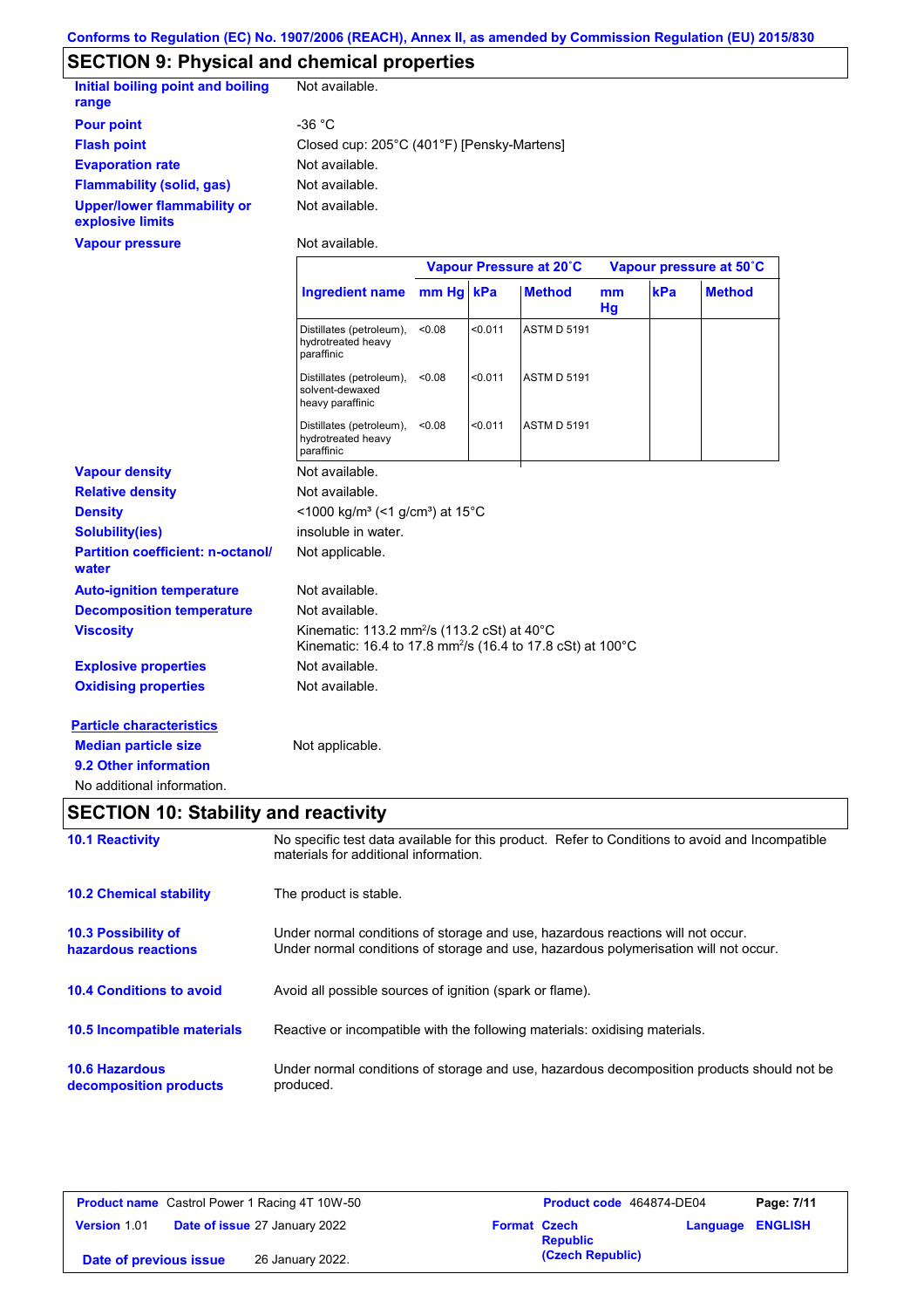# **SECTION 11: Toxicological information**

| 11.1 Information on toxicological effects          |                                                                                                                                                                                                                                                                                                                                                                                                          |
|----------------------------------------------------|----------------------------------------------------------------------------------------------------------------------------------------------------------------------------------------------------------------------------------------------------------------------------------------------------------------------------------------------------------------------------------------------------------|
| <b>Acute toxicity estimates</b>                    |                                                                                                                                                                                                                                                                                                                                                                                                          |
| Not available.                                     |                                                                                                                                                                                                                                                                                                                                                                                                          |
| <b>Information on likely</b><br>routes of exposure | Routes of entry anticipated: Dermal, Inhalation.                                                                                                                                                                                                                                                                                                                                                         |
| <b>Potential acute health effects</b>              |                                                                                                                                                                                                                                                                                                                                                                                                          |
| <b>Inhalation</b>                                  | Vapour inhalation under ambient conditions is not normally a problem due to low vapour<br>pressure.                                                                                                                                                                                                                                                                                                      |
| <b>Ingestion</b>                                   | No known significant effects or critical hazards.                                                                                                                                                                                                                                                                                                                                                        |
| <b>Skin contact</b>                                | Defatting to the skin. May cause skin dryness and irritation.                                                                                                                                                                                                                                                                                                                                            |
| <b>Eye contact</b>                                 | No known significant effects or critical hazards.                                                                                                                                                                                                                                                                                                                                                        |
|                                                    | Symptoms related to the physical, chemical and toxicological characteristics                                                                                                                                                                                                                                                                                                                             |
| <b>Inhalation</b>                                  | No specific data.                                                                                                                                                                                                                                                                                                                                                                                        |
| <b>Ingestion</b>                                   | No specific data.                                                                                                                                                                                                                                                                                                                                                                                        |
| <b>Skin contact</b>                                | Adverse symptoms may include the following:<br>irritation<br>dryness<br>cracking                                                                                                                                                                                                                                                                                                                         |
| <b>Eye contact</b>                                 | No specific data.                                                                                                                                                                                                                                                                                                                                                                                        |
|                                                    | Delayed and immediate effects as well as chronic effects from short and long-term exposure                                                                                                                                                                                                                                                                                                               |
| <b>Inhalation</b>                                  | Overexposure to the inhalation of airborne droplets or aerosols may cause irritation of the<br>respiratory tract.                                                                                                                                                                                                                                                                                        |
| <b>Ingestion</b>                                   | Ingestion of large quantities may cause nausea and diarrhoea.                                                                                                                                                                                                                                                                                                                                            |
| <b>Skin contact</b>                                | Prolonged or repeated contact can defat the skin and lead to irritation and/or dermatitis.                                                                                                                                                                                                                                                                                                               |
| <b>Eye contact</b>                                 | Potential risk of transient stinging or redness if accidental eye contact occurs.                                                                                                                                                                                                                                                                                                                        |
| <b>Potential chronic health effects</b>            |                                                                                                                                                                                                                                                                                                                                                                                                          |
| <b>General</b>                                     | USED ENGINE OILS<br>Combustion products resulting from the operation of internal combustion engines contaminate<br>engine oils during use. Used engine oil may contain hazardous components which have the<br>potential to cause skin cancer. Frequent or prolonged contact with all types and makes of used<br>engine oil must therefore be avoided and a high standard of personal hygiene maintained. |
| <b>Carcinogenicity</b>                             | No known significant effects or critical hazards.                                                                                                                                                                                                                                                                                                                                                        |
| <b>Mutagenicity</b>                                | No known significant effects or critical hazards.                                                                                                                                                                                                                                                                                                                                                        |
| <b>Developmental effects</b>                       | No known significant effects or critical hazards.                                                                                                                                                                                                                                                                                                                                                        |
| <b>Fertility effects</b>                           | No known significant effects or critical hazards.                                                                                                                                                                                                                                                                                                                                                        |

```
12.1 Toxicity
```
**Environmental hazards** Not classified as dangerous

### **12.2 Persistence and degradability**

Expected to be biodegradable.

### **12.3 Bioaccumulative potential**

This product is not expected to bioaccumulate through food chains in the environment.

| <b>12.4 Mobility in soil</b>                            |                                                                      |
|---------------------------------------------------------|----------------------------------------------------------------------|
| <b>Soil/water partition</b><br><b>coefficient (Koc)</b> | Not available.                                                       |
| <b>Mobility</b>                                         | Spillages may penetrate the soil causing ground water contamination. |

### **12.5 Results of PBT and vPvB assessment**

Product does not meet the criteria for PBT or vPvB according to Regulation (EC) No. 1907/2006, Annex XIII.

| 12.6 Other adverse effects<br><b>Other ecological information</b> | Spills may form a film on water surfaces causing physical damage to organisms. Oxygen<br>transfer could also be impaired. |                     |                          |          |                |
|-------------------------------------------------------------------|---------------------------------------------------------------------------------------------------------------------------|---------------------|--------------------------|----------|----------------|
| <b>Product name</b> Castrol Power 1 Racing 4T 10W-50              |                                                                                                                           |                     | Product code 464874-DE04 |          | Page: 8/11     |
| Date of issue 27 January 2022<br><b>Version 1.01</b>              |                                                                                                                           | <b>Format Czech</b> | <b>Republic</b>          | Language | <b>ENGLISH</b> |
| Date of previous issue                                            | 26 January 2022.                                                                                                          |                     | (Czech Republic)         |          |                |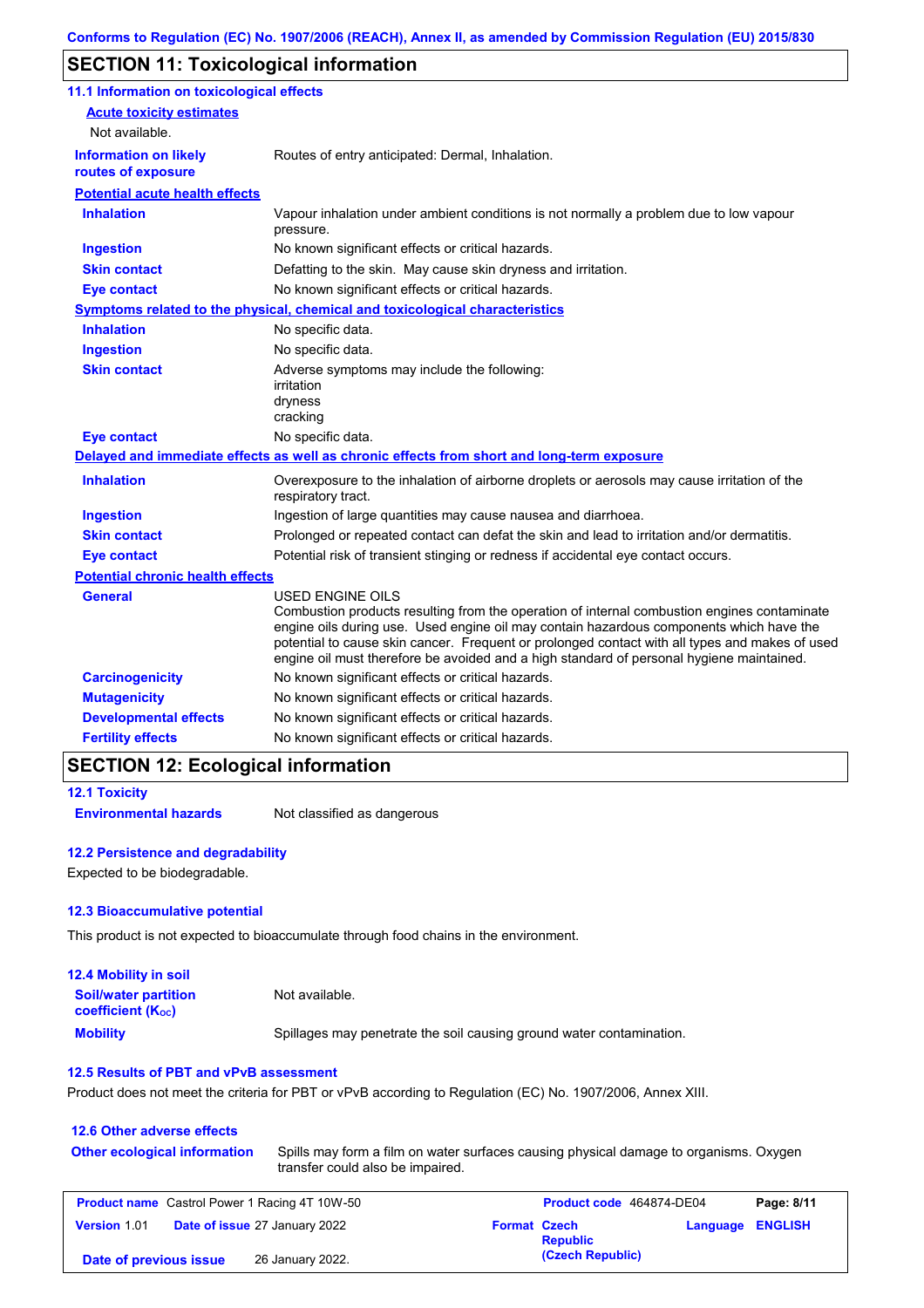### **SECTION 13: Disposal considerations**

### **13.1 Waste treatment methods**

### **Product**

**Methods of disposal**

Where possible, arrange for product to be recycled. Dispose of via an authorised person/ licensed waste disposal contractor in accordance with local regulations.

**Hazardous waste** Yes.

**European waste catalogue (EWC)**

| Waste code | <b>Waste designation</b>                                                                                                    |
|------------|-----------------------------------------------------------------------------------------------------------------------------|
| 13 02 05*  | mineral-based non-chlorinated engine, gear and lubricating oils                                                             |
|            | However, deviation from the intended use and/or the presence of any potential contaminants may require an alternative waste |

disposal code to be assigned by the end user.

# **Packaging Methods of disposal**

Where possible, arrange for product to be recycled. Dispose of via an authorised person/ licensed waste disposal contractor in accordance with local regulations. This material and its container must be disposed of in a safe way. Empty containers or liners may retain some product residues. Avoid dispersal of spilt material and runoff and contact with soil, waterways, drains and sewers.

**Special precautions**

**References** Commission 2014/955/EU Directive 2008/98/EC

## **SECTION 14: Transport information**

|                                           | <b>ADR/RID</b> | <b>ADN</b>     | <b>IMDG</b>    | <b>IATA</b>    |
|-------------------------------------------|----------------|----------------|----------------|----------------|
| 14.1 UN number                            | Not regulated. | Not regulated. | Not regulated. | Not regulated. |
| 14.2 UN proper<br>shipping name           |                |                |                |                |
| <b>14.3 Transport</b><br>hazard class(es) |                |                |                |                |
| 14.4 Packing<br>group                     |                |                |                |                |
| 14.5<br><b>Environmental</b><br>hazards   | No.            | No.            | No.            | No.            |
| <b>Additional</b><br>information          |                |                |                |                |

**14.6 Special precautions for user** Not available.

| <b>14.7 Transport in bulk</b> | Not available. |
|-------------------------------|----------------|
| according to <b>IMO</b>       |                |
| <b>instruments</b>            |                |

## **SECTION 15: Regulatory information**

**15.1 Safety, health and environmental regulations/legislation specific for the substance or mixture**

**EU Regulation (EC) No. 1907/2006 (REACH)**

**Annex XIV - List of substances subject to authorisation Substances of very high concern** None of the components are listed. None of the components are listed. **Annex XIV**

**EU Regulation (EC) No. 1907/2006 (REACH)**

| <b>Product name</b> Castrol Power 1 Racing 4T 10W-50 |                                      |                     | <b>Product code</b> 464874-DE04 |                  | Page: 9/11 |
|------------------------------------------------------|--------------------------------------|---------------------|---------------------------------|------------------|------------|
| Version 1.01                                         | <b>Date of issue 27 January 2022</b> | <b>Format Czech</b> | <b>Republic</b>                 | Language ENGLISH |            |
| Date of previous issue                               | 26 January 2022.                     |                     | (Czech Republic)                |                  |            |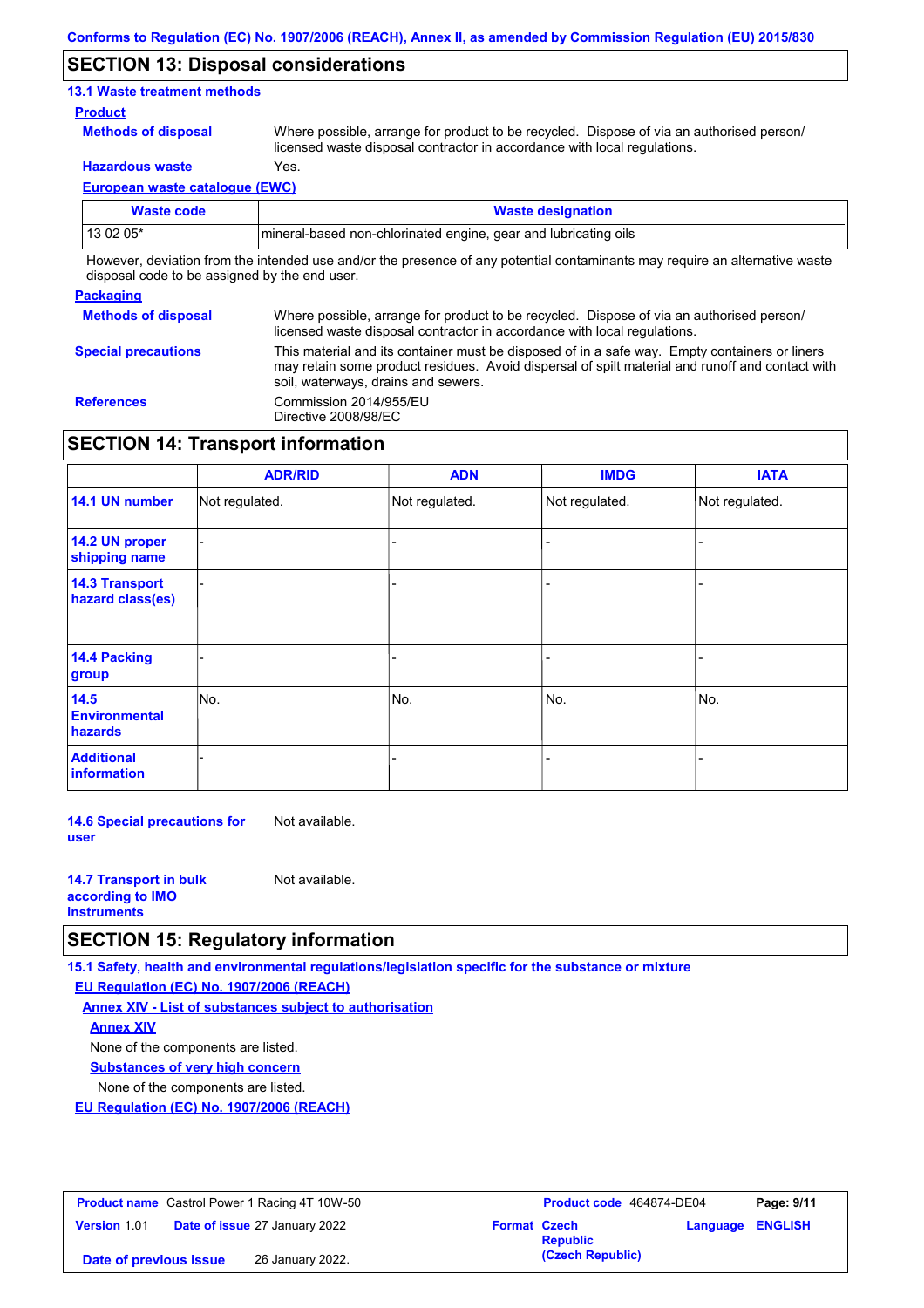## **Conforms to Regulation (EC) No. 1907/2006 (REACH), Annex II, as amended by Commission Regulation (EU) 2015/830**

# **SECTION 15: Regulatory information**

| <b>Annex XVII - Restrictions</b><br>on the manufacture.<br>placing on the market<br>and use of certain<br>dangerous substances,<br>mixtures and articles | Not applicable.                                                                                                                |
|----------------------------------------------------------------------------------------------------------------------------------------------------------|--------------------------------------------------------------------------------------------------------------------------------|
| <b>Other regulations</b>                                                                                                                                 |                                                                                                                                |
| <b>REACH Status</b>                                                                                                                                      | The company, as identified in Section 1, sells this product in the EU in compliance with the<br>current requirements of REACH. |
| <b>United States inventory</b><br>(TSCA 8b)                                                                                                              | All components are active or exempted.                                                                                         |
| <b>Australia inventory (AIIC)</b>                                                                                                                        | At least one component is not listed.                                                                                          |
| <b>Canada inventory</b>                                                                                                                                  | All components are listed or exempted.                                                                                         |
| <b>China inventory (IECSC)</b>                                                                                                                           | All components are listed or exempted.                                                                                         |
| <b>Japan inventory (CSCL)</b>                                                                                                                            | All components are listed or exempted.                                                                                         |
| <b>Korea inventory (KECI)</b>                                                                                                                            | All components are listed or exempted.                                                                                         |
| <b>Philippines inventory</b><br>(PICCS)                                                                                                                  | All components are listed or exempted.                                                                                         |
| <b>Taiwan Chemical</b><br><b>Substances Inventory</b><br>(TCSI)                                                                                          | All components are listed or exempted.                                                                                         |
| Ozone depleting substances (1005/2009/EU)<br>Not listed.                                                                                                 |                                                                                                                                |
| Prior Informed Consent (PIC) (649/2012/EU)<br>Not listed.                                                                                                |                                                                                                                                |
| <b>Persistent Organic Pollutants</b><br>Not listed.                                                                                                      |                                                                                                                                |
| <b>EU - Water framework directive - Priority substances</b><br>None of the components are listed.                                                        |                                                                                                                                |
| <b>Seveso Directive</b>                                                                                                                                  |                                                                                                                                |
| This product is not controlled under the Seveso Directive.                                                                                               |                                                                                                                                |
|                                                                                                                                                          |                                                                                                                                |

**15.2 Chemical safety assessment**

A Chemical Safety Assessment has been carried out for one or more of the substances within this mixture. A Chemical Safety Assessment has not been carried out for the mixture itself.

# **SECTION 16: Other information**

| <b>Abbreviations and acronyms</b>                    | ADN = European Provisions concerning the International Carriage of Dangerous Goods by    |                          |          |                |  |  |  |
|------------------------------------------------------|------------------------------------------------------------------------------------------|--------------------------|----------|----------------|--|--|--|
|                                                      | Inland Waterway                                                                          |                          |          |                |  |  |  |
|                                                      | ADR = The European Agreement concerning the International Carriage of Dangerous Goods by |                          |          |                |  |  |  |
|                                                      | Road                                                                                     |                          |          |                |  |  |  |
|                                                      | $ATE = Acute Toxicity Estimate$                                                          |                          |          |                |  |  |  |
|                                                      | <b>BCF</b> = Bioconcentration Factor                                                     |                          |          |                |  |  |  |
|                                                      | CAS = Chemical Abstracts Service                                                         |                          |          |                |  |  |  |
|                                                      | CLP = Classification, Labelling and Packaging Regulation [Regulation (EC) No. 1272/2008] |                          |          |                |  |  |  |
|                                                      | CSA = Chemical Safety Assessment                                                         |                          |          |                |  |  |  |
|                                                      | CSR = Chemical Safety Report                                                             |                          |          |                |  |  |  |
|                                                      | DMEL = Derived Minimal Effect Level                                                      |                          |          |                |  |  |  |
|                                                      | DNEL = Derived No Effect Level                                                           |                          |          |                |  |  |  |
|                                                      | EINECS = European Inventory of Existing Commercial chemical Substances                   |                          |          |                |  |  |  |
|                                                      | ES = Exposure Scenario                                                                   |                          |          |                |  |  |  |
|                                                      | EUH statement = CLP-specific Hazard statement                                            |                          |          |                |  |  |  |
|                                                      | EWC = European Waste Cataloque                                                           |                          |          |                |  |  |  |
|                                                      | GHS = Globally Harmonized System of Classification and Labelling of Chemicals            |                          |          |                |  |  |  |
|                                                      | IATA = International Air Transport Association                                           |                          |          |                |  |  |  |
|                                                      | IBC = Intermediate Bulk Container                                                        |                          |          |                |  |  |  |
|                                                      | <b>IMDG</b> = International Maritime Dangerous Goods                                     |                          |          |                |  |  |  |
|                                                      | LogPow = logarithm of the octanol/water partition coefficient                            |                          |          |                |  |  |  |
|                                                      | MARPOL = International Convention for the Prevention of Pollution From Ships, 1973 as    |                          |          |                |  |  |  |
|                                                      | modified by the Protocol of 1978. ("Marpol" = marine pollution)                          |                          |          |                |  |  |  |
|                                                      | OECD = Organisation for Economic Co-operation and Development                            |                          |          |                |  |  |  |
|                                                      | PBT = Persistent, Bioaccumulative and Toxic                                              |                          |          |                |  |  |  |
| <b>Product name</b> Castrol Power 1 Racing 4T 10W-50 |                                                                                          | Product code 464874-DE04 |          | Page: 10/11    |  |  |  |
| Version 1.01                                         | Date of issue 27 January 2022                                                            | <b>Format Czech</b>      | Language | <b>ENGLISH</b> |  |  |  |
|                                                      |                                                                                          | <b>Republic</b>          |          |                |  |  |  |
| Date of previous issue                               | 26 January 2022.                                                                         | (Czech Republic)         |          |                |  |  |  |